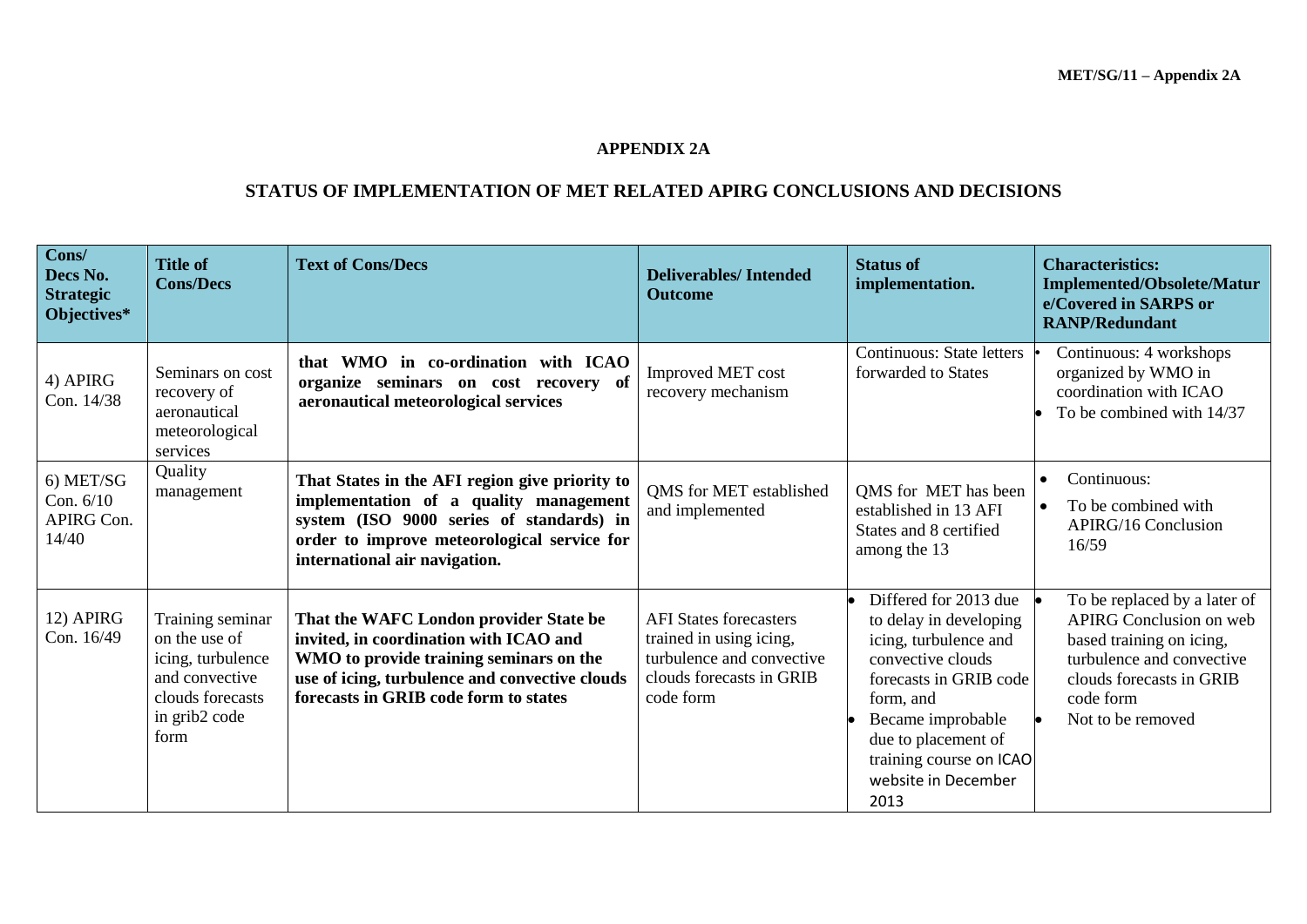| Cons/<br>Decs No.<br><b>Strategic</b><br>Objectives* | <b>Title of</b><br><b>Cons/Decs</b>                                             | <b>Text of Cons/Decs</b>                                                                                                                                                                                                                                                                                                                                                                                                                                                                                                                                                                                                                                                                                                   | <b>Deliverables/Intended</b><br><b>Outcome</b>                                                                                      | <b>Status of</b><br>implementation.                                                                                                                                                                                                                                                         | <b>Characteristics:</b><br><b>Implemented/Obsolete/Matur</b><br>e/Covered in SARPS or<br><b>RANP/Redundant</b>                                             |
|------------------------------------------------------|---------------------------------------------------------------------------------|----------------------------------------------------------------------------------------------------------------------------------------------------------------------------------------------------------------------------------------------------------------------------------------------------------------------------------------------------------------------------------------------------------------------------------------------------------------------------------------------------------------------------------------------------------------------------------------------------------------------------------------------------------------------------------------------------------------------------|-------------------------------------------------------------------------------------------------------------------------------------|---------------------------------------------------------------------------------------------------------------------------------------------------------------------------------------------------------------------------------------------------------------------------------------------|------------------------------------------------------------------------------------------------------------------------------------------------------------|
| 15) APIRG<br>Con. 16/59                              | <b>Support to States</b><br>implement<br>quality<br>management<br>systems (QMS) | in coordination with ICAO<br>that: WMO<br>continue to assist states in implementing<br><b>OMS</b> in the form of:<br>a) seminars on QMS for the chief executives<br>of meteorological authorities (CEOs) as a<br>priority and request them (CEOs) to<br>report on status of implementation on<br>QMS in their services on a regular basis;<br>b) support for more detailed training for<br>personnel who would act as a core group<br>in the region (training of trainers);<br>c) attachments of staff from the region to<br>states that have already adopted QMS<br>through VCP or otherwise; and<br>d) financial<br>resources<br>for<br>engaging<br>consultancy services during the initial<br>stages of implementation. | <b>QMS</b> for MET<br>implemented in all AFI<br><b>States</b>                                                                       | QMS for MET has been<br>established in 13 AFI<br>States and 8 certified<br>among the 13                                                                                                                                                                                                     | Continuous:<br>To be combined with<br><b>APIRG/14 Conclusion</b><br>14/40                                                                                  |
| 27)<br>APIRG/17<br>Concl. 17/82                      | Measures to<br>improve the<br>issuance and<br>dissemination of<br><b>SIGMET</b> | That:<br>a) The ICAO Regional Offices of Dakar and<br>Nairobi evaluate the provision of<br><b>SIGMET information in all AFI MWOs</b><br>through the RODB and State missions;<br>b) ICAO Regional Offices encourage States<br>to establish arrangements between<br>adjacent MWOs for the provision of<br><b>SIGMET</b> information in MWOs where<br>telecommunications or organizational<br>issues are still inadequate;<br>c) WMO in coordination with ICAO, be<br>invited to provide additional training in                                                                                                                                                                                                               | • Issuance and<br>dissemination of<br>SIGMET improved<br>Improved availability of<br>SIGMET at aerodromes<br>and for en-route users | Evaluation of<br>a)<br><b>SIGMET</b> provision<br>through AFI<br><b>SIGMET Tests</b><br>One MWO<br>$\mathbf{b}$<br>(Robertsfield) is yet<br>to fully comply with<br>the requirements of<br>the SIGMET<br>preparation and<br>dissemination<br><b>Additional SIGMET</b><br>training conducted | Implemented every year<br>la)<br>since 2008<br>Not yet implemented<br>b)<br>Completed<br>$\mathbf{c})$<br>Not yet implemented<br>d)<br>Not yet implemented |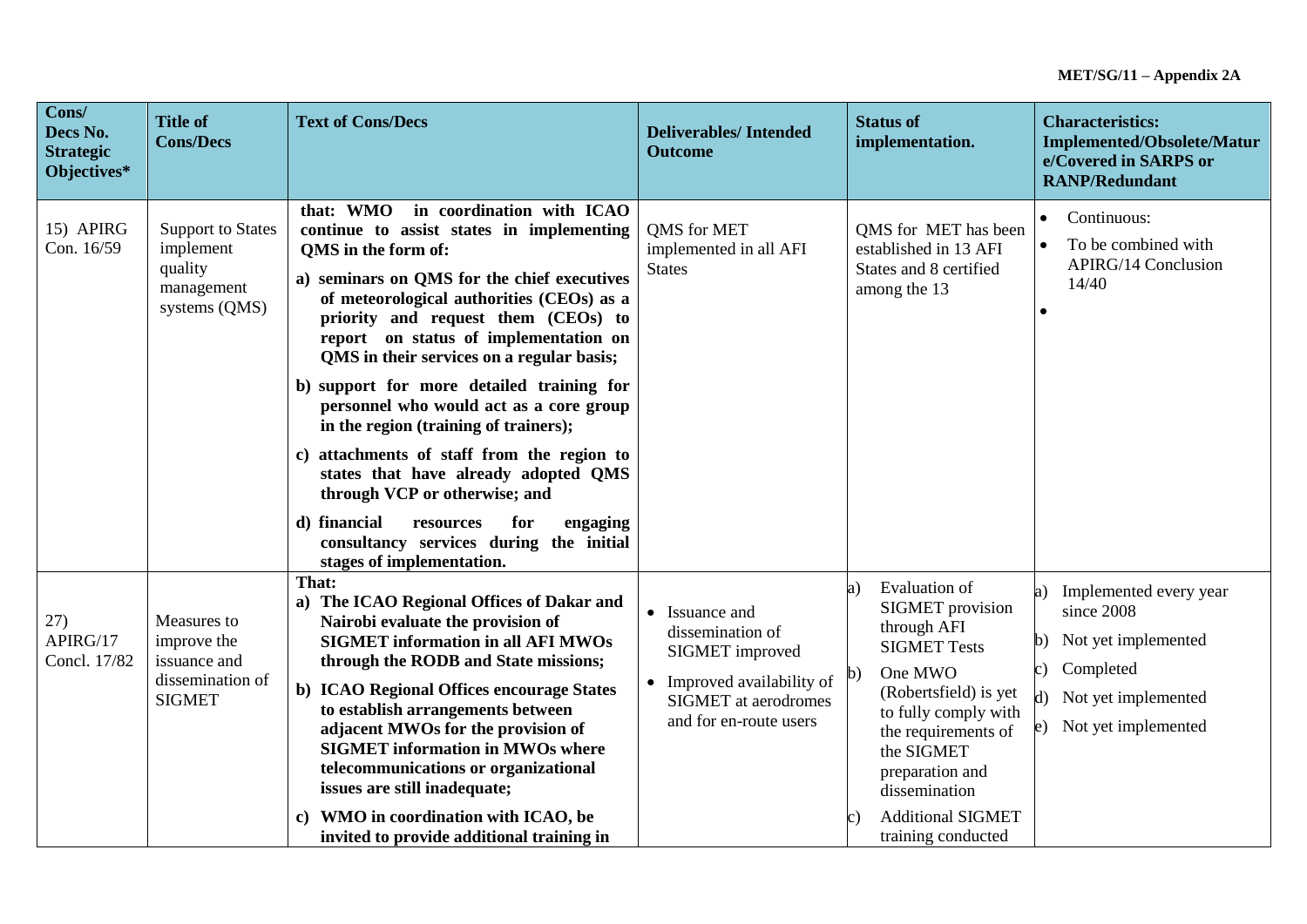| Cons/<br>Decs No.<br><b>Strategic</b><br>Objectives* | <b>Title of</b><br><b>Cons/Decs</b>                                                                                                                                      | <b>Text of Cons/Decs</b>                                                                                                                                                                                                                                                                                                                                                                                                                                                                                                                                                                                                                                                                                                                                                                                 | <b>Deliverables/Intended</b><br><b>Outcome</b>                                                                                                                        | <b>Status of</b><br>implementation.                                                                                                                                                                                                                                                    | <b>Characteristics:</b><br><b>Implemented/Obsolete/Matur</b><br>e/Covered in SARPS or<br><b>RANP/Redundant</b> |
|------------------------------------------------------|--------------------------------------------------------------------------------------------------------------------------------------------------------------------------|----------------------------------------------------------------------------------------------------------------------------------------------------------------------------------------------------------------------------------------------------------------------------------------------------------------------------------------------------------------------------------------------------------------------------------------------------------------------------------------------------------------------------------------------------------------------------------------------------------------------------------------------------------------------------------------------------------------------------------------------------------------------------------------------------------|-----------------------------------------------------------------------------------------------------------------------------------------------------------------------|----------------------------------------------------------------------------------------------------------------------------------------------------------------------------------------------------------------------------------------------------------------------------------------|----------------------------------------------------------------------------------------------------------------|
| 31)<br>APIRG/17<br>Concl.<br>17/102                  | Training of<br>meteorological<br>offices personnel<br>for the<br>implementation<br>of quality<br>management<br>system (QMS)<br>and issuance of<br>SIGMETs under<br>ACIP. | the issuance of VA and TC SIGMETs to<br>some MWOs not able to issue the<br>required SIGMETs;<br>d) The ICAO Regional Offices of Dakar and<br>Nairobi update the AFI SIGMET guide<br>for additional details of VA and TC test<br>procedures; and<br>e) The MWOs provider States endeavor to<br>address the identified deficiencies in the<br>issuance and dissemination of SIGMET.<br>That, the following programmes be accorded<br>high priority in ACIP;<br>a) Selected aeronautical MET personnel be<br>trained as trainers in Quality<br><b>Management System (QMS); and</b><br>b) Meteorological Watch Offices (MWOs)<br>personnel be provided with additional<br>training in the preparation and issuance<br>of SIGMETs.<br><b>Note: Report on Tactical Action Group (TAG)</b><br><b>Activities</b> | Meteorological offices<br>personnel trained for the<br>implementation of quality<br>management system (QMS)<br>and issuance of SIGMETs<br>under ACIP.                 | in 2012<br><b>AFI SIGMET Guide</b><br>d)<br>to be updated and<br>placed at AFI<br>website<br>State letter sent to<br>e)<br>concerned MWO<br>Provider States to<br>endeavor to address<br>the identified<br>deficiencies<br>Submitted to ACIP. Not<br>implemented for lack of<br>funds, | Not implemented                                                                                                |
| 32)<br>Conclusion<br>18/39                           | Receiving WAFS<br>Products and<br><b>Related OPMET</b><br>Information<br><b>Through SADIS</b>                                                                            | That, the following five States in the AFI<br>region: Burundi, Eritrea, Liberia, Sao Tome<br>and Principe and Sierra Leone which have<br>not yet implemented SADIS, endeavor to<br>address this deficiency in accordance with<br>Conclusion 10/31 of the APIRG/10 meeting as<br>a matter of urgency.                                                                                                                                                                                                                                                                                                                                                                                                                                                                                                     | Deficiency in accordance<br>with Conclusion 10/31 of<br>the APIRG/10 meeting<br>removed by Burundi,<br>Eritrea, Liberia, Sao Tome<br>and Principe and Sierra<br>Leone | <b>State Letter forwarded</b><br>to the concerned States<br>but no feedback<br>received                                                                                                                                                                                                | Not implemented<br>$\bullet$<br>$\bullet$                                                                      |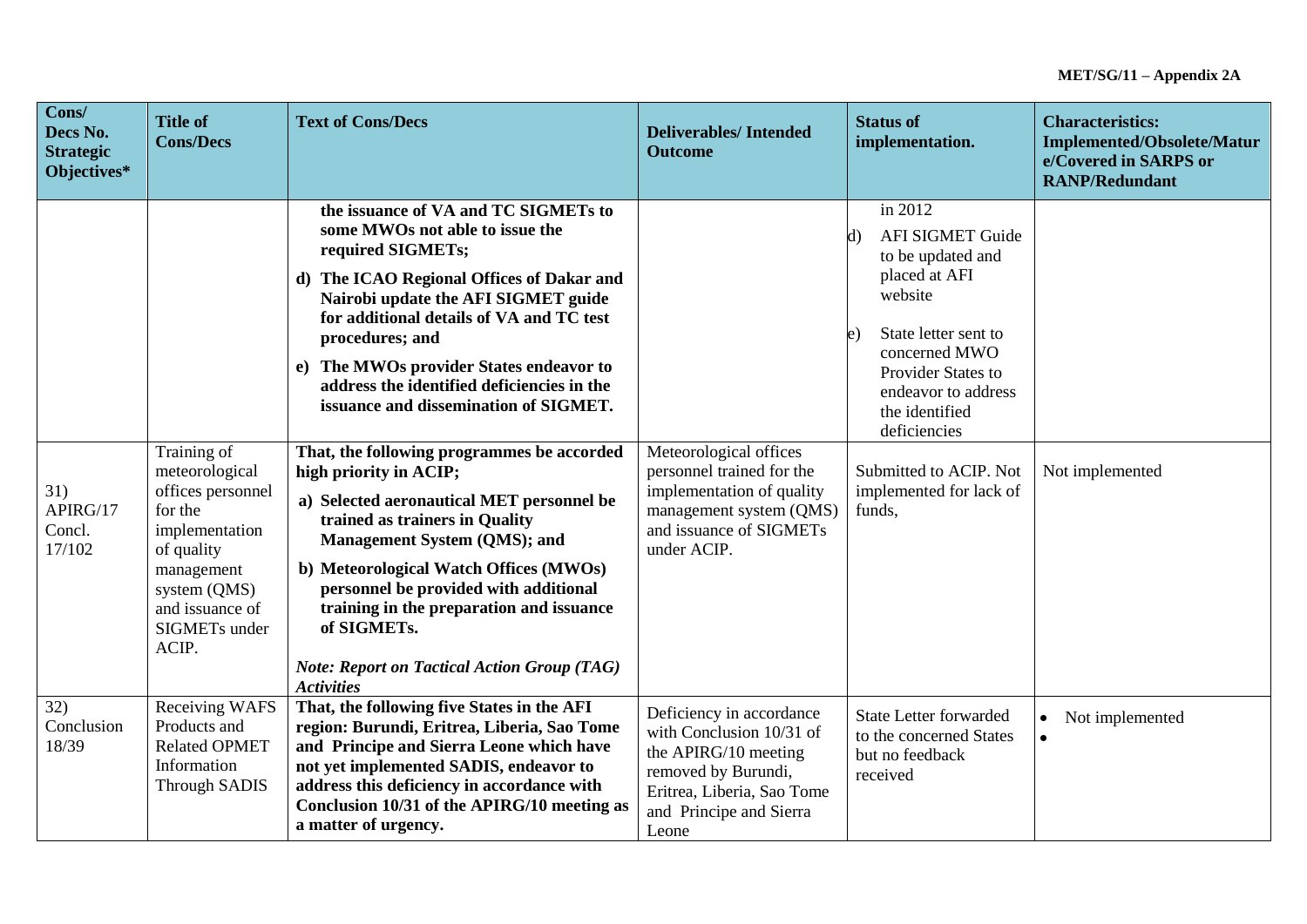| Cons/<br>Decs No.<br><b>Strategic</b><br>Objectives* | <b>Title of</b><br><b>Cons/Decs</b>                          | <b>Text of Cons/Decs</b>                                                                                                                                                                                                                                                                                                                                                                                                                                                                                                                                                       | <b>Deliverables/Intended</b><br><b>Outcome</b>                                                                                                                  | <b>Status of</b><br>implementation.                                                                         | <b>Characteristics:</b><br><b>Implemented/Obsolete/Matur</b><br>e/Covered in SARPS or<br><b>RANP/Redundant</b>                                                 |
|------------------------------------------------------|--------------------------------------------------------------|--------------------------------------------------------------------------------------------------------------------------------------------------------------------------------------------------------------------------------------------------------------------------------------------------------------------------------------------------------------------------------------------------------------------------------------------------------------------------------------------------------------------------------------------------------------------------------|-----------------------------------------------------------------------------------------------------------------------------------------------------------------|-------------------------------------------------------------------------------------------------------------|----------------------------------------------------------------------------------------------------------------------------------------------------------------|
| 34)<br>Conclusion<br>18/41<br>$\mathsf{C}$           | Implementation<br>of AMBEX<br>Handbook<br>Procedures         | That, Dakar and Pretoria RODB Provider<br><b>States:</b><br>a) implement an automatic OPMET data<br>monitoring scheme using procedures in<br><b>Chapter 12 and Appendix F of the AMBEX</b><br>Handbook on quarterly basis (March 31,<br>June 30, August, 31 and December 31 of<br>each year);<br>b) perform regular 24 hour simultaneous<br>monitoring starting at 0000 UTC on the<br>first Wednesday of every month; and<br>distribute the monitoring statistics to<br>$\bf c)$<br>the Chairman of the OPMET Management<br>and the Secretariat with effect from July<br>2012. | <b>Related AMBEX</b><br>a)<br>procedures<br>implemented;<br>b) Improved OPMET<br>monitoring<br>c) Improved availability of<br><b>OPMET</b> at AFI<br>aerodromes | Not entirely<br>implemented by<br>RODBs, item b) still<br>remains                                           | Implementation of item c)<br>awaited                                                                                                                           |
| 35) Decision<br>18/42<br>$\mathsf{C}$                | Development of<br>Back Up<br>Procedures for<br>The AFI RODBs | That, a Core Team of experts consisting of<br>Members from Kenya, Madagascar, Senegal,<br>South Africa and ASECNA be established to<br>develop back up procedures for the AFI<br><b>RODBs.</b>                                                                                                                                                                                                                                                                                                                                                                                 | <b>Related AMBEX</b><br>a)<br>procedures<br>implemented;<br>b) Improved availability of<br><b>OPMET</b> at AFI<br>aerodromes                                    | A Core team of Experts<br>still working on the<br>issue.<br>Procedures developed<br>but not yet implemented | Developed but not yet<br>implemented                                                                                                                           |
| 37) Decision<br>18/44<br>$\mathbf C$                 | Amendment to<br>the AMBEX<br>Handbook                        | That,<br>Appendices $A$ and $B$ to the AMBEX<br>a)<br>Handbook be updated by the<br><b>MET/SG Secretariat to reflect AFTN</b><br>addresses for the IROGs Bangkok,<br>Jeddah and Rio de Janeiro; and<br>b) the amended AMBEX Handbook                                                                                                                                                                                                                                                                                                                                           | <b>Improved OPMET</b><br>a)<br>monitoring<br>b) Improved availability of<br><b>OPMET</b> at AFI<br>aerodromes                                                   | • New Amendments<br>planned to be<br>completed in<br>October 2013;                                          | <b>AMBEX Handbook Seventh</b><br>Edition, Amendment 2<br>placed on the website<br>New amendments introduced<br>by new developments in<br><b>OPMET</b> exchange |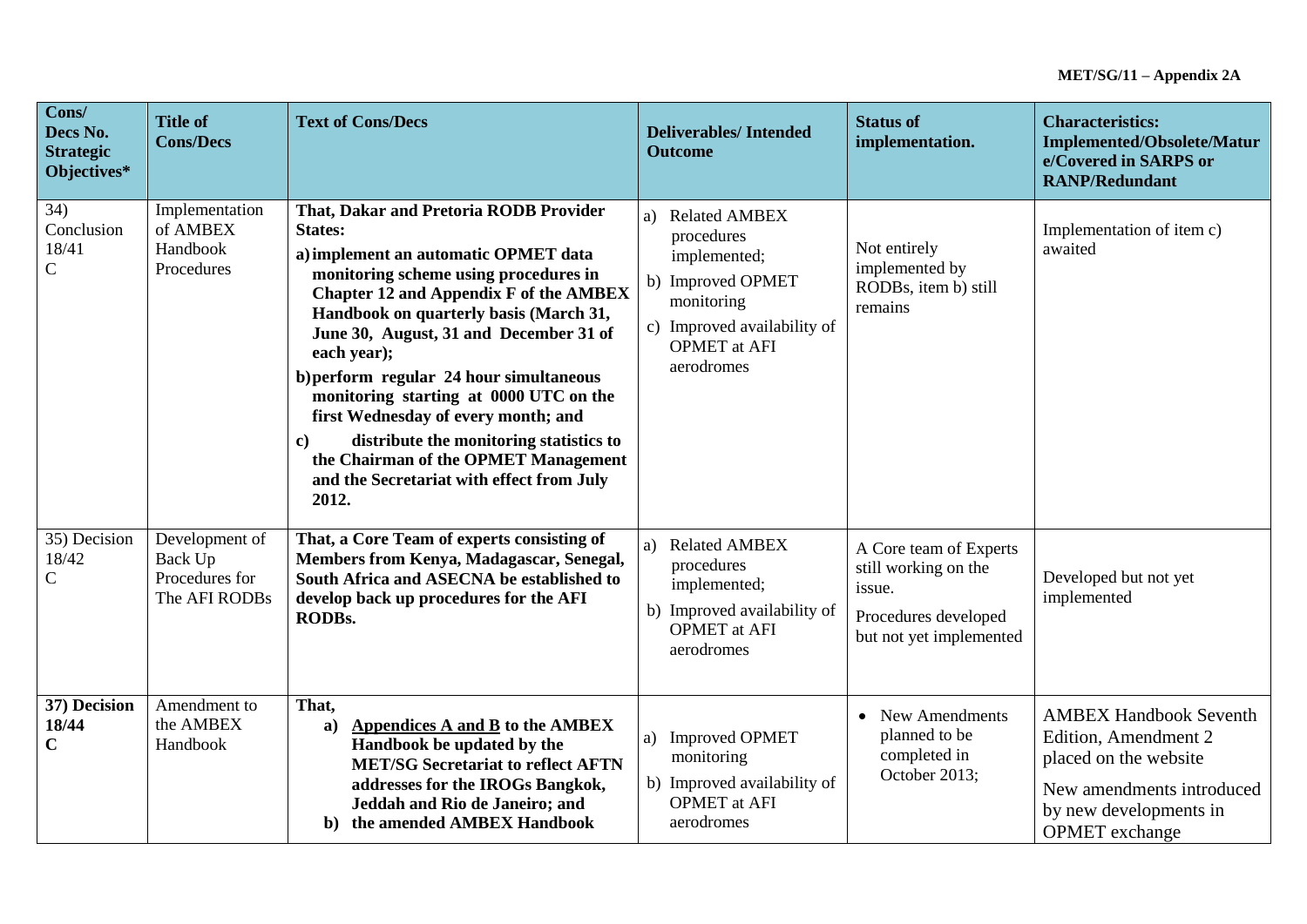| Cons/<br>Decs No.<br><b>Strategic</b><br>Objectives* | <b>Title of</b><br><b>Cons/Decs</b>                                                    | <b>Text of Cons/Decs</b>                                                                                                                                                                                                                                                                                                                                                                                                                                                            | <b>Deliverables/Intended</b><br><b>Outcome</b>                                                                                           | <b>Status of</b><br>implementation.                                                                              | <b>Characteristics:</b><br><b>Implemented/Obsolete/Matur</b><br>e/Covered in SARPS or<br><b>RANP/Redundant</b> |
|------------------------------------------------------|----------------------------------------------------------------------------------------|-------------------------------------------------------------------------------------------------------------------------------------------------------------------------------------------------------------------------------------------------------------------------------------------------------------------------------------------------------------------------------------------------------------------------------------------------------------------------------------|------------------------------------------------------------------------------------------------------------------------------------------|------------------------------------------------------------------------------------------------------------------|----------------------------------------------------------------------------------------------------------------|
| 38)                                                  | <b>SIGMET</b>                                                                          | given in Appendix 3.6A to this report,<br>be:<br>✓<br>endorsed as the AMBEX<br><b>Handbook Seventh Edition,</b><br><b>Amendment 2; and</b><br>published by the MET/SG<br>✓<br>Secretariat by July 2012.<br>That,                                                                                                                                                                                                                                                                    |                                                                                                                                          |                                                                                                                  |                                                                                                                |
| Conclusion<br>18/45<br>$\mathsf{C}$                  | Monitoring and<br><b>OPMET</b> Routing<br><b>Tables</b>                                | a) the two AFI RODB Provider States be<br>invited to monitor the reception of<br><b>SIGMET</b> information during the regular<br>(twice yearly) EUR Region SIGMET tests<br>and report;<br>b) the two AFI IROGs and ROC Toulouse<br>exchange their routing tables and verify<br>the coherency of these tables; and<br>c) the AFI IROGs be invited to review their<br>current routing tables, the status of<br><b>OPMET</b> reception, and update the<br>routing tables as necessary. | <b>Improved OPMET</b><br>a)<br>monitoring including<br><b>SIGMET</b><br>b) Improved availability of<br><b>OPMET</b> at AFI<br>aerodromes | $\bullet$ Only item a)<br>is<br>implemented<br>• To be completed in<br>2014;                                     | Items b) and c) to be<br>implemented by December<br>2014                                                       |
| 40) Decision<br>18/47<br>$\mathsf{C}$                | Amendment to<br>the AFI Regional<br><b>SIGMET Guide</b>                                | That, the amendment to the SIGMET Guide<br>given in Appendix $3.6C$ to this report, is<br>approved as the AFI Regional SIGMET<br><b>Guide Ninth Edition, Amendment 2.</b>                                                                                                                                                                                                                                                                                                           | <b>SIGMET Guide</b><br>$\bullet$<br>amended to include<br>appropriates changes                                                           | be finalized by<br>To<br>October 2013<br>$\bullet$                                                               | To be finalized by October<br>2013<br>$\bullet$                                                                |
| 43)<br>Conclusion<br>18/50<br>$\mathsf{C}$           | Improvement of<br><b>OPMET</b><br>Availability from<br><b>AFI</b> States<br>Aerodromes | That, efforts be made by the concerned States<br>to improve the availability at Dakar RODB,<br>of the required OPMET information from<br>Accra, Conakry, Freetown, Kano, Kinshasa,<br>Lagos and Luanda.                                                                                                                                                                                                                                                                             | • Improved availability of<br>OPMET from the<br>concerned aerodromes                                                                     | • Improved OPMET<br>availability from<br>Accra, Kano,<br>Kinshasa and Lagos.<br>But Conakry,<br>Freetown, Luanda | To be reformulated for<br>$\bullet$<br>Conakry, Freetown, Luanda<br>and Monrovia<br>$\bullet$                  |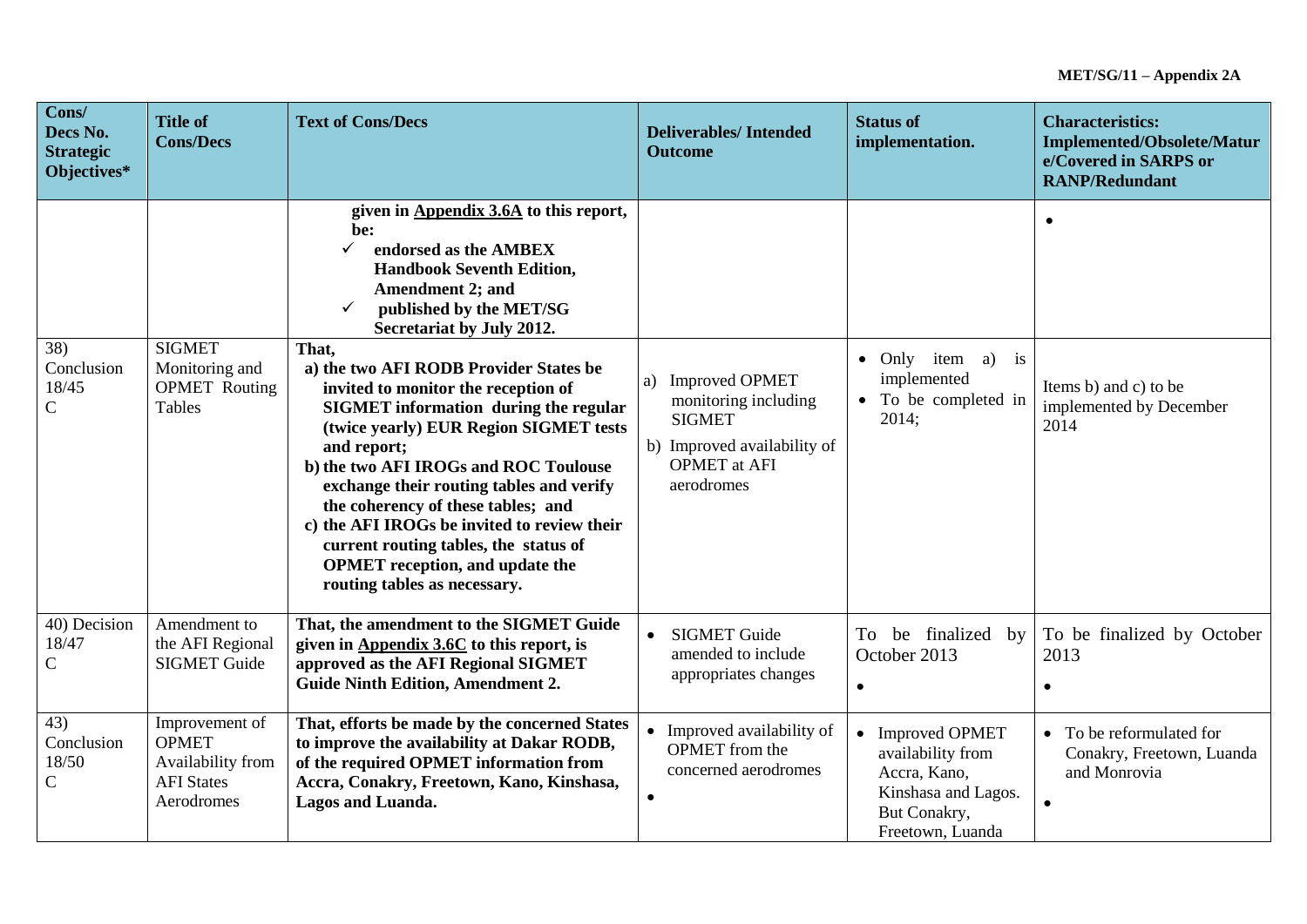| Cons/<br>Decs No.<br><b>Strategic</b><br>Objectives* | <b>Title of</b><br><b>Cons/Decs</b>                                                                             | <b>Text of Cons/Decs</b>                                                                                                                                                                                                                                                                                                                                                                                                                                                                                                                                  | <b>Deliverables/Intended</b><br><b>Outcome</b>                                                                                               | <b>Status of</b><br>implementation.                                                                                       | <b>Characteristics:</b><br><b>Implemented/Obsolete/Matur</b><br>e/Covered in SARPS or<br><b>RANP/Redundant</b> |
|------------------------------------------------------|-----------------------------------------------------------------------------------------------------------------|-----------------------------------------------------------------------------------------------------------------------------------------------------------------------------------------------------------------------------------------------------------------------------------------------------------------------------------------------------------------------------------------------------------------------------------------------------------------------------------------------------------------------------------------------------------|----------------------------------------------------------------------------------------------------------------------------------------------|---------------------------------------------------------------------------------------------------------------------------|----------------------------------------------------------------------------------------------------------------|
|                                                      |                                                                                                                 |                                                                                                                                                                                                                                                                                                                                                                                                                                                                                                                                                           |                                                                                                                                              | and now Monrovia<br>still a challenge                                                                                     |                                                                                                                |
| 45)<br>Conclusion<br>18/52<br>$\mathsf{C}$           | Issuance and<br>Dissemination of<br><b>SIGMET</b>                                                               | That:<br>a) ICAO Regional offices should make<br>concerted efforts to assist States address<br>shortcomings and difficulties identified;<br>b) the MWO Provider States listed in<br>Appendix 3.6F take the required<br>measures to remove operational<br>shortcomings in SIGMET provision; and<br><b>Roberts field and Kinshasa FIRs MWOs</b><br>$\mathbf{c}$<br>consider bilateral arrangements with<br>adjacent MWOs (i.e. Dakar and<br>Brazzaville MWOs respectively) for the<br>provision of SIGMET information on<br>behalf of the States concerned. | • Issuance and<br>dissemination of<br>SIGMET improved<br>• Improved availability of<br><b>SIGMET</b> at aerodromes<br>and for en-route users | Kinshasa MWO has<br>started issuing<br>SIGMET from 13<br>September 2012 but<br>Robertsfield MWO<br>is not yet established | To be combined with<br>$\bullet$<br>Conclusions 17/81, 17/82,<br>18/45, 18/48 and 18/57                        |
| 46)<br>Conclusion<br>18/53                           | Awareness<br>Seminars on the<br><b>AFI Air Traffic</b><br>Management<br>Volcanic Ash<br><b>Contingency Plan</b> | <b>That ICAO Dakar and Nairobi Regional</b><br>Offices through the ATM/MET Task Force,<br>conduct regional awareness seminars on the<br><b>AFI ATM Volcanic Ash Contingency Plan in</b><br>view of:<br>a) Making all aviation stockholders in the AFI<br>region aware of ATM VACP;<br>Supporting its implementation; and<br>b)<br>Proposing further improvements to the<br>c)<br>plan.<br>Note: It is suggested that seminars be convened<br>in 2013 and conducted in both English and<br>French.                                                         | Regional awareness<br>seminars on the AFI ATM<br><b>Volcanic Ash Contingency</b><br>Plan, conducted                                          | Seminars postponed for<br>$1st$ quarter 2014                                                                              | Postponed for 2014<br>$\bullet$                                                                                |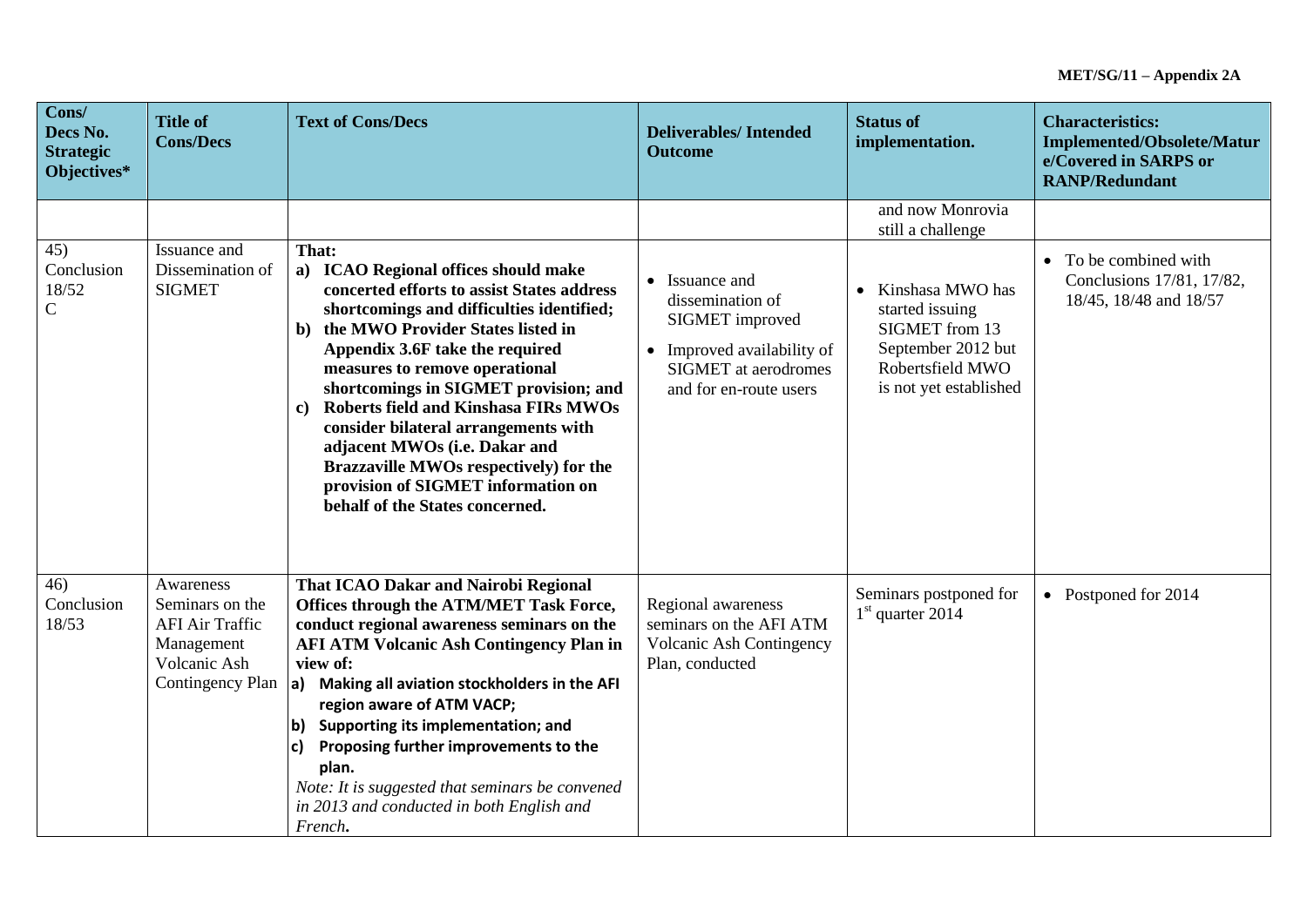| Cons/<br>Decs No.<br><b>Strategic</b><br>Objectives*                     | <b>Title of</b><br><b>Cons/Decs</b>                                                                                                                                                                                                 | <b>Text of Cons/Decs</b>                                                                                                                                                                                                                                                                                                                                                           | <b>Deliverables/Intended</b><br><b>Outcome</b>                                      | <b>Status of</b><br>implementation.                                  | <b>Characteristics:</b><br><b>Implemented/Obsolete/Matur</b><br>e/Covered in SARPS or<br><b>RANP/Redundant</b> |
|--------------------------------------------------------------------------|-------------------------------------------------------------------------------------------------------------------------------------------------------------------------------------------------------------------------------------|------------------------------------------------------------------------------------------------------------------------------------------------------------------------------------------------------------------------------------------------------------------------------------------------------------------------------------------------------------------------------------|-------------------------------------------------------------------------------------|----------------------------------------------------------------------|----------------------------------------------------------------------------------------------------------------|
| 47)<br>Conclusion<br>18/54                                               | Alternative<br><b>Funding Sources</b><br>for the<br>Establishment<br>and<br>Implementation<br>of QMS for the<br>Provision of<br>Aeronautical<br>Meteorological<br>Service and<br>Aeronautical<br>Information<br>Management<br>(AIM) | That ICAO and WMO investigate as a<br>matter of urgency other possible sources of<br>funding besides cost recovery to assist States<br>willing to enter into a twinning or bilateral<br>arrangements in order to fast-track the<br>implementation of QMS for the provision of<br>aeronautical meteorological (MET) service<br>and aeronautical information management<br>$(AIM)$ . | <b>QMS</b> for MET and AIM<br>implemented                                           | Not implemented,<br>alternative funding<br>source not yet identified | May be combined with<br>$\bullet$<br>Conclusions 16/59, 17/102<br>and SP RAN $6/16$                            |
| 48)<br>Conclusion<br>18/55                                               | <b>States</b><br>Participation in<br>the Cooperative<br>Programme for<br>Operational<br>Meteorology<br>(COMET)<br><b>Through Safe</b><br><b>Skies For Africa</b><br>(SSFA)<br>Programme                                             | That States requiring aeronautical<br>meteorology training material from SSFA in<br>collaboration with COMET to contact the<br><b>ICAO Regional Offices as appropriate.</b>                                                                                                                                                                                                        | <b>States' MET forecasters</b><br>trained using SSFA<br><b>COMET</b> tools          | State Letter distributed<br>but no feedback<br>received              | Continuing providing<br>information until December<br>2013                                                     |
| <b>SPECIAL AFI REGION AIR NAVIGATION MEETING IN 2008 (SP AFI RAN/08)</b> |                                                                                                                                                                                                                                     |                                                                                                                                                                                                                                                                                                                                                                                    |                                                                                     |                                                                      |                                                                                                                |
| 51) SP<br>RAN(2008)<br>Rec. 6/16                                         | Technical and<br>financial support<br>for the<br>implementation of                                                                                                                                                                  | that ICAO identify potential sources<br>of technical and financial support for<br><b>States for the implementation of</b>                                                                                                                                                                                                                                                          | Technical and financial<br>support obtained for States<br>for the implementation of | Not entirely<br>implemented, some<br>trainings provided under        | Further actions recommended<br>by Concl. 17/102 of<br>APIRG/17                                                 |